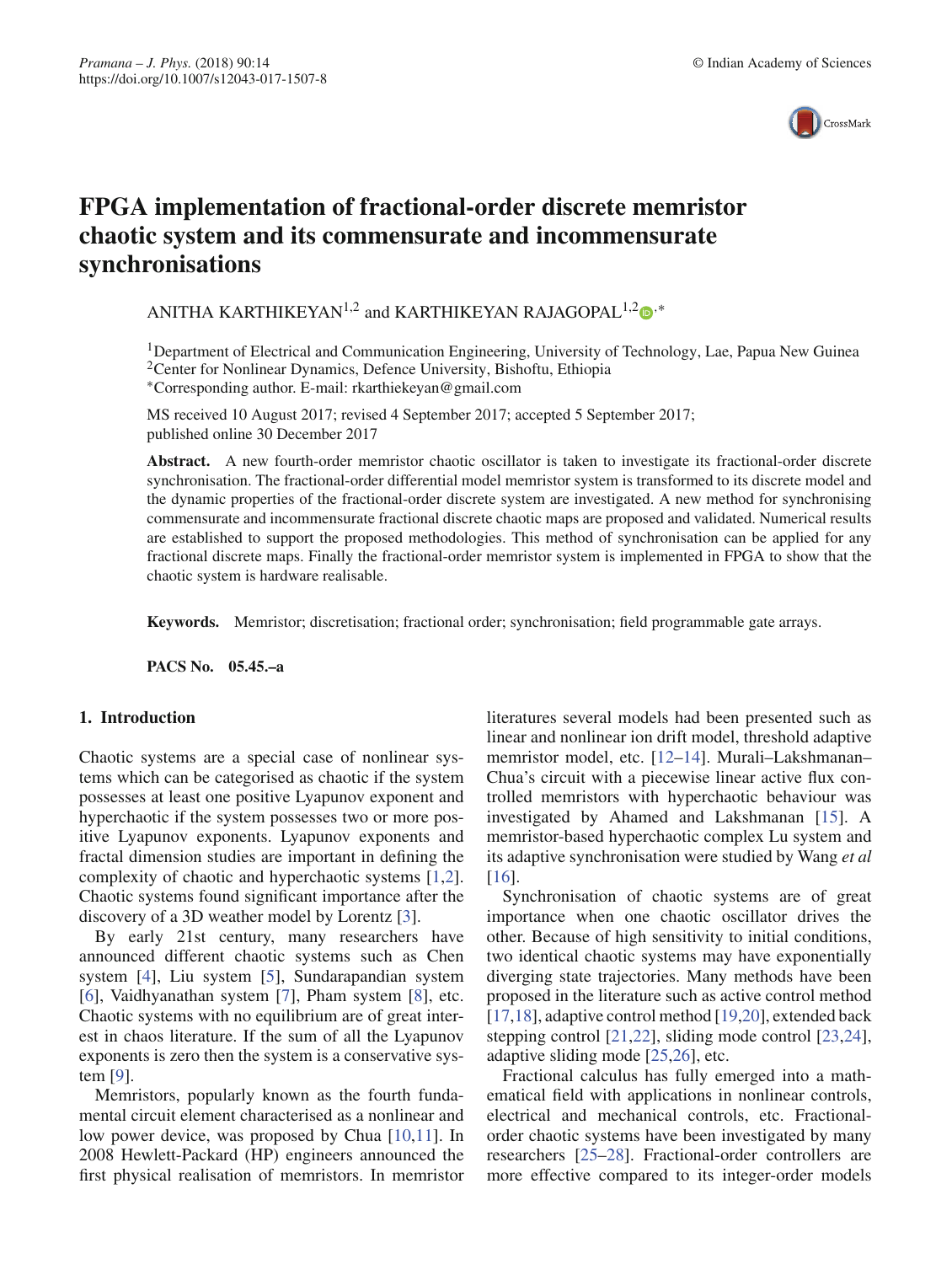especially in chaos control and synchronisation [29]. Fractional-order systems with no equilibrium are announced and investigated in [29,30]. For the numerical simulation of fractional-order chaotic system, Petras [31] explained a methodology with a register memory component.

Many methods for solving the fractional-order differential equations are also presented by many researchers [32–40]. There are many recent literatures on fractionalorder memristor chaotic systems [41,42] and timedelayed memristor oscillators [43] with time-delayed synchronisation are discussed in [44]. All these literatures deal with chaotic flows and their fractional-order or time-delay analysis.

Some recent literatures have also been discussing about control and synchronisation in various chaotic flows and maps. Controlling chaotic oscillations in a Josephson junction oscillator with a modified Lyapunov function method is proposed in [45].

Fractional-order systems have been of great interest for many years [46–50]. Also, stability of fractionalorder systems using Lyapunov stability theory has attracted lots of attentions [51,52]. Fractional-order controllers have been proposed for many applications such as stabilising the unstable fixed points of an unstable open-loop system [53], delayed feedback control (DFC) based on the act-and-wait concept for nonlinear dynamical systems [54] etc. Control and synchronisation of an induction motor system are investigated in [46–50,55].

The dynamical behaviour of a class of dynamical system is investigated at fixed parameter region and it is shown that the selection of the chaotic state behaviours depends on the initial conditions of the system [56]. An autapse-modulated neuron model is presented and the effect of electromagnetic induction is considered by using magnetic flux and discussed in [57]. An improved neuron model is derived to study the effect of electromagnetic induction described by using magnetic flux, and the modulation of magnetic flux on membrane potential is realised by using memristor coupling in [58].

Inspired by all the above works, in this paper we analyse a fractional-order memristor system and then transform it into its discrete version by using finite truncation method. Dynamic properties of the fractionalorder discrete system are investigated. A new and novel synchronisation method for synchronising same-order and different-order fractional discrete systems are proposed and validated with fractional discrete memristor system. Numerical simulations are conducted to validate theoretical results. The 4D fractional-order memristor system is implemented in field programmable gate arrays (FPGA) using Xilinx vivado tools to show that the chaotic system is hardware realisable. The proposed synchronisation scheme is more reliable and to the best of our knowledge there are not much works related to discrete fractional-order system synchronisations. Also the proposed method can be easily realised in hardware using FPGA.

#### **2. Fourth-order memristor system**

We considered a fourth-order memristor system with its dynamics described as below:

$$
\phi(t) = v_1(t)
$$
  
\n
$$
\dot{v}_1(t) = \frac{1}{C_a R_a} v_2(t) - \frac{1}{C_a R_a} v_1(t) + \frac{G}{C_a} v_1(t)
$$
  
\n
$$
-\frac{1}{C_a} v_1(t) W(\phi(t))
$$
  
\n
$$
\dot{v}_2(t) = \frac{1}{C_b R_a} v_1(t) - \frac{1}{C_b R_a} v_2(t) + \frac{1}{C_b} i(t)
$$
  
\n
$$
\dot{i}(t) = -\frac{1}{L} v_2(t) - \frac{R_b}{L} i(t),
$$
\n(1)

where  $v_1(t)$  and  $v_2(t)$  are voltages,  $i(t)$  is the current,  $C_a$ ,  $C_b$ ,  $R_a$ ,  $R_b$  represent capacitance and resistance respectively.  $W(\phi(t))$  denotes the memductance function with  $\phi(t)$  as the magnetic flux. *L* and *G* represent inductance and conductance. Using the mathematical model of a cubic memristor [29,30], the memductance function is given by

$$
W(\phi(t)) = a + 3b\phi(t)^2, \qquad (2)
$$

where *a* and *b* are parameters. From (1) and (2) it follows that

$$
\dot{\phi}(t) = v_1(t)
$$
\n
$$
\dot{v}_1(t) = \frac{1}{C_a R_a} v_2(t) - \frac{1}{C_a R_a} v_1(t) + \frac{G}{C_a} v_1(t)
$$
\n
$$
-\frac{1}{C_a} v_1(t) (a + 3b\phi(t)^2)
$$
\n
$$
\dot{v}_2(t) = \frac{1}{C_b R_a} v_1(t) - \frac{1}{C_b R_a} v_2(t) + \frac{1}{C_b} i(t)
$$
\n
$$
\dot{i}(t) = -\frac{1}{L} v_2(t) - \frac{R_b}{L} i(t).
$$
\n(3)

Rearranging (3)

$$
\dot{\phi}(t) = v_1(t) \n\dot{v}_1(t) = \frac{1}{C_a R_a} v_2(t) - \left[ \frac{1}{C_a R_a} - \frac{G}{C_a} v_1(t) + \frac{a}{C_a} \right] v_1(t) \n- \frac{3b}{C_a} b\phi(t)^2 v_1(t)
$$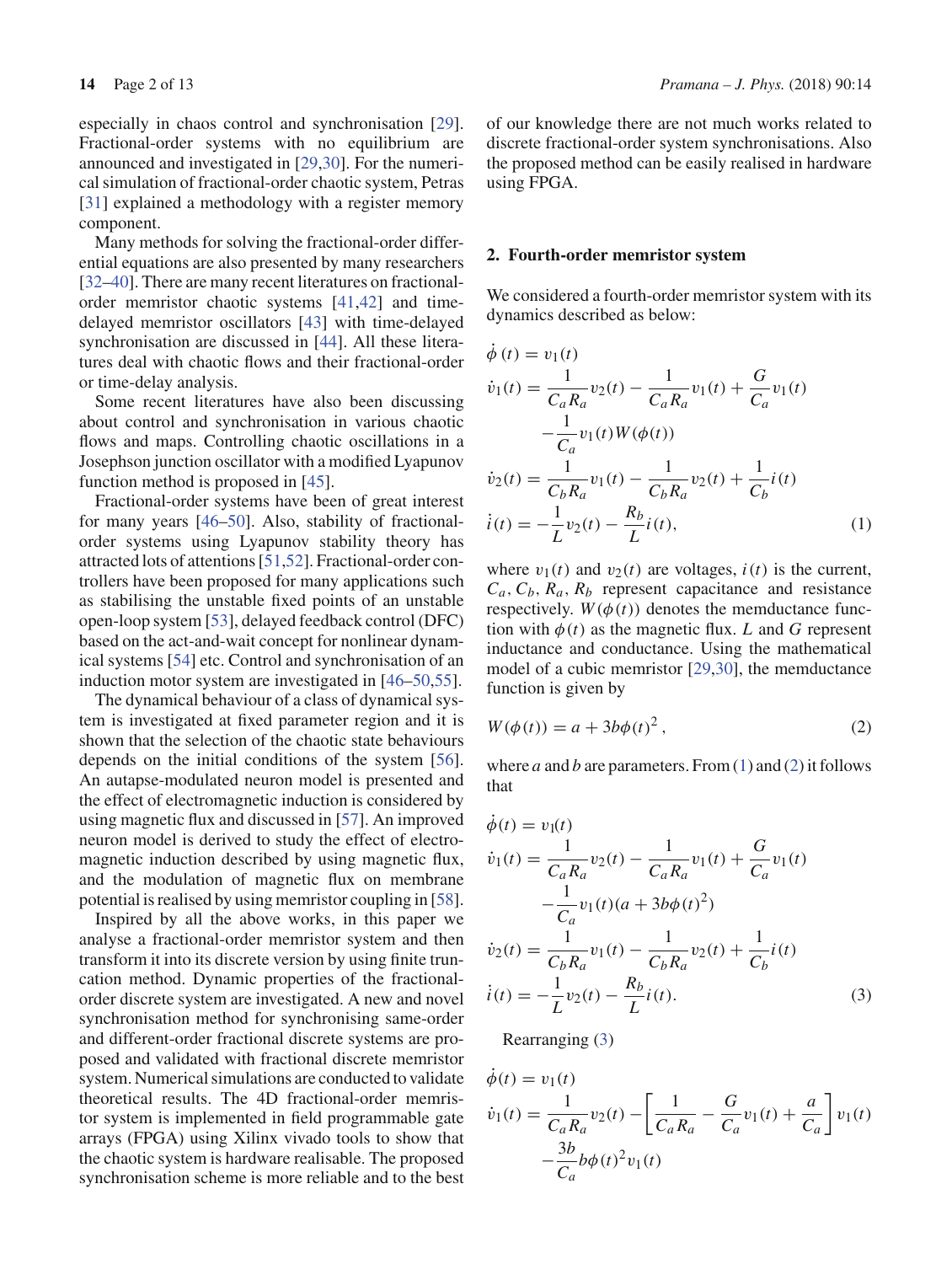$$
\dot{v}_2(t) = \frac{1}{C_b R_a} v_1(t) - \frac{1}{C_b R_a} v_2(t) + \frac{1}{C_b} i(t)
$$
\n
$$
\dot{i}(t) = -\frac{1}{L} v_2(t) - \frac{R_b}{L} i(t).
$$
\n(4)

Let

$$
x(t) = \phi(t), \quad y(t) = v_1(t), \quad z(t) = v_2(t),
$$
  
\n
$$
w(t) = i(t),
$$
  
\n
$$
\alpha = \frac{1}{C_a R_a}, \quad \beta = \frac{1}{C_a R_a} - \frac{G}{C_a} v_1(t) + \frac{a}{C_a},
$$
  
\n
$$
\varepsilon = \frac{3b}{C_a}, \quad \lambda = \frac{1}{C_b R_a}, \quad \mu = \frac{1}{C_b R_a}, \quad \sigma = \frac{1}{C_b},
$$
  
\n
$$
\rho = \frac{1}{L}, \quad \tau = \frac{R_b}{L}.
$$

Equation (4) becomes

$$
\begin{aligned}\n\dot{x} &= y\\ \n\dot{y} &= \alpha z - \beta y - \varepsilon x^2 y\\ \n\dot{z} &= \lambda y - \mu z + \sigma w\\ \n\dot{w} &= -\rho z - \tau w.\n\end{aligned} \tag{5}
$$

The parameters of the above equation are chosen as follows for the system to exhibit chaos:  $\alpha = 16.4$ ,  $\beta =$  $-3.28$ ,  $\varepsilon = 19.68$ ,  $\lambda = 1$ ,  $\mu = 1$ ,  $\sigma = 1$ ,  $\rho = 15$ ,  $\tau =$ 0.5. Figure 1 shows the 3D state portraits of the fourthorder memristor system (5).

#### **3. Fractional-order memristor system**

The fractional-order operator is the generalisation of integer-order operator. There are three commonly used definitions of the fractional-order differential operator, viz. Grunwald–Letnikov, Riemann–Liouville and Caputo [35,36]. In this section, we shall study the dynamical behaviour of fractional-order system derived from system (5) with the Grunwald–Letnikov (GL) definition, which is defined as

$$
{}_{a}D_{t}^{q} f(t) = \lim_{h \to 0} \left\{ \frac{1}{h^{q}} \sum_{j=0}^{\left[\frac{t-a}{h}\right]} (-1)^{j} \binom{q}{j} f(t-jh) \right\}
$$

$$
= \lim_{h \to 0} \left\{ \frac{1}{h^{q}} \Delta_{h}^{q} f(t) \right\},
$$
(6)

where *a* and *t* are limits of the fractional-order equation,  $\Delta_h^q f(t)$  is the generalised difference, *h* is the step size and *q* is the fractional order of the differential equation. For numerical calculations, the above equation is modified as

$$
{}_{(t-L)}D_t^q f(t) = \lim_{h \to 0} \left\{ h^{-q} \sum_{j=0}^{N(t)} b_j (f(t-jh)) \right\}.
$$
 (7)

Theoretically, fractional-order differential equations use infinite memory. Hence, when we want to numerically calculate or simulate the fractional-order equations we have to use finite memory principle, where *L* is the memory length and *h* is the time sampling.

$$
N(t) = \min\left\{ \left[ \frac{t}{h} \right], \left[ \frac{L}{h} \right] \right\}.
$$
 (8)

The binomial coefficients required for the numerical simulation is calculated as

$$
b_j = \left(1 - \frac{a+q}{j}\right) b_{j-1}.\tag{9}
$$

Applying these fractional-order approximations into the integer-order system (5) yields

$$
D_t^{q_1} x = y
$$
  
\n
$$
D_t^{q_2} y = \alpha z - \beta y - \varepsilon x^2 y
$$
  
\n
$$
D_t^{q_3} z = \lambda y - \mu z + \sigma w
$$
  
\n
$$
D_t^{q_4} w = -\rho z - \tau w.
$$
\n(10)

The parameters of the above equation are chosen as follows for the system to exhibit chaos:  $\alpha = 16.4$ ,  $\beta =$  $-3.28, \varepsilon = 19.68, \lambda = 1, \mu = 1, \sigma = 1, \rho = 15, \tau =$ 0.5 and order  $q_1 = q_2 = q_3 = q_4 = 0.95$ . Figure 2 shows the 3D state portraits of the fractional-order system  $(10)$ .



**Figure 1.** 3D state portraits of the fourth-order memristor system.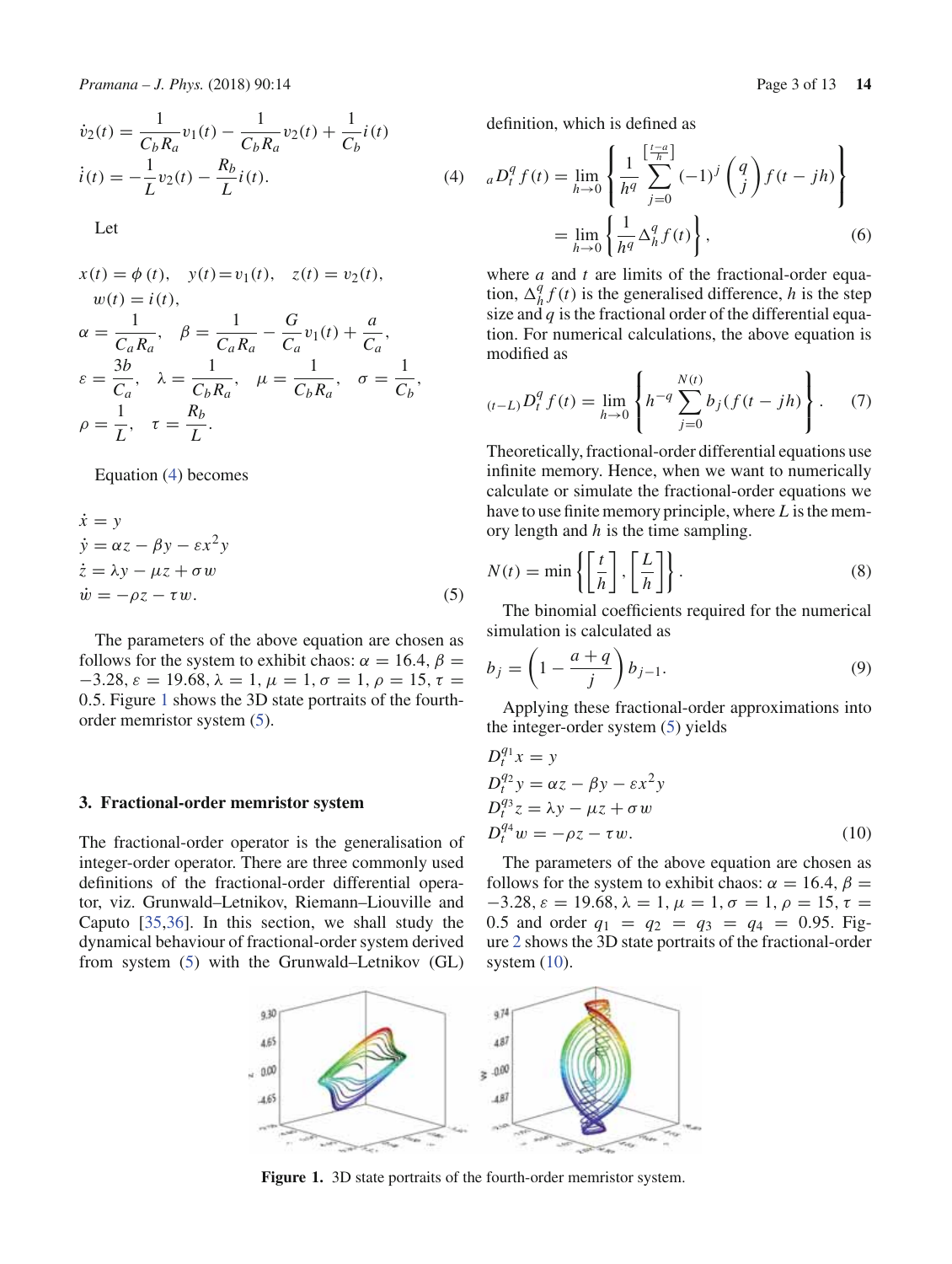

**Figure 2.** 3D state portraits of the fractional-order memristor system ( $q = 0.95$ ).

#### **4. Fractional-order chaotic maps**

### 4.1 *Problem formulation and preliminaries*

In this section we derive the preliminaries for a fractional-order discrete time system. Let *T* be the sampling time of a fractional-order system of order *q*. Then the difference operation of a fractional-order system can be defined as [32,33],

$$
\nabla^q x(k) = \sum_{j=0}^k (-1)^j \binom{q}{j} x(k-j)
$$
\n(11)

when  $q > 0$  in fractional order

$$
\begin{pmatrix} q \\ j \end{pmatrix} = \begin{cases} 1 & \text{for } j = 0 \\ \frac{q(q-1)\dots(q-j+1)}{j!} & \text{for } j > 0 \end{cases}
$$
 (12)

Let us define a nonlinear discrete system as

$$
x(k + 1) = f(x(k)).
$$
 (13)

The *q*th order differentiation of  $(13)$  can be defined as

$$
\nabla^q x(k+1) = f(x(k)) - x(k). \tag{14}
$$

Comparing  $(11)$  and  $(14)$ ,

$$
\nabla^{q} x(k+1) = x(k+1) - qx(k)
$$
  
 
$$
+ \sum_{j=2}^{k+1} (-1)^{j} \binom{q}{j} x(k-j+1). \quad (15)
$$

Let us define  $p = j - 1$ , then (15) simplifies to  $\nabla^q x(k+1) = x(k+1) - qx(k)$ *k*

$$
+\sum_{p=1}^{k}(-1)^{p+1}\binom{q}{p+1}x(k-p).
$$
\n(16)

Let

 $L_p = (-1)^p \left( \begin{array}{c} q \\ p \end{array} \right)$ *p* + 1  $\Big)$ , substituting  $(16)$  in  $(14)$ ,

$$
x(k+1) = f(x(k)) + (q-1)x(k) + \sum_{p=1}^{k} L_p x(k-p).
$$
\n(17)

Let us define a truncation length *L* for the fractionalorder discrete system (17),

$$
x(k + 1) = f(x(k)) + (q - 1)x(k)
$$
  
+ 
$$
\sum_{p=1}^{L} L_p x(k - p).
$$
 (18)

Let us apply the fractional-order discrete system approximations to the fractional-order memristor system  $(10)$ .

#### 4.2 *Fractional-order discrete memristor system*

In this section, we derive the fractional-order discrete model of the memristor system (10). To start with, let us first define the integer-order discrete model of the memristor model (5).

$$
x(k + 1) = x(k) + (y(k))h
$$
  
\n
$$
y(k + 1) = y(k) + \{\alpha z(k) - \beta y(k) - \varepsilon x^2(k)y(k)\}h
$$
  
\n
$$
z(k + 1) = z(k) + \{\lambda y(k) - \mu z(k) + \sigma w(k)\}h
$$
  
\n
$$
w(k + 1) = w(k) + \{-\rho z(k) - \tau w(k)\}h
$$
 (19)

where  $\alpha = 16.4$ ,  $\beta = -3.28$ ,  $\varepsilon = 19.68$ ,  $\lambda = 1$ ,  $\mu =$ 1,  $\sigma = 1$ ,  $\rho = 15$ ,  $\tau = 0.5$  and the step time  $h = 0.005$ . Applying (18) in (19) we get the fractional-order map

$$
x(k + 1) = x(k) + (y(k))h + (q_1 - 1)x(k)
$$
  
+ 
$$
\sum_{p=1}^{L} L_p x(k - p)
$$
  

$$
y(k + 1) = y(k) + {\alpha z(k) - \beta y(k) - \varepsilon x^2(k) y(k)}h
$$
  
+ 
$$
(q_2 - 1)y(k) + \sum_{p=1}^{L} L_p y(k - p)
$$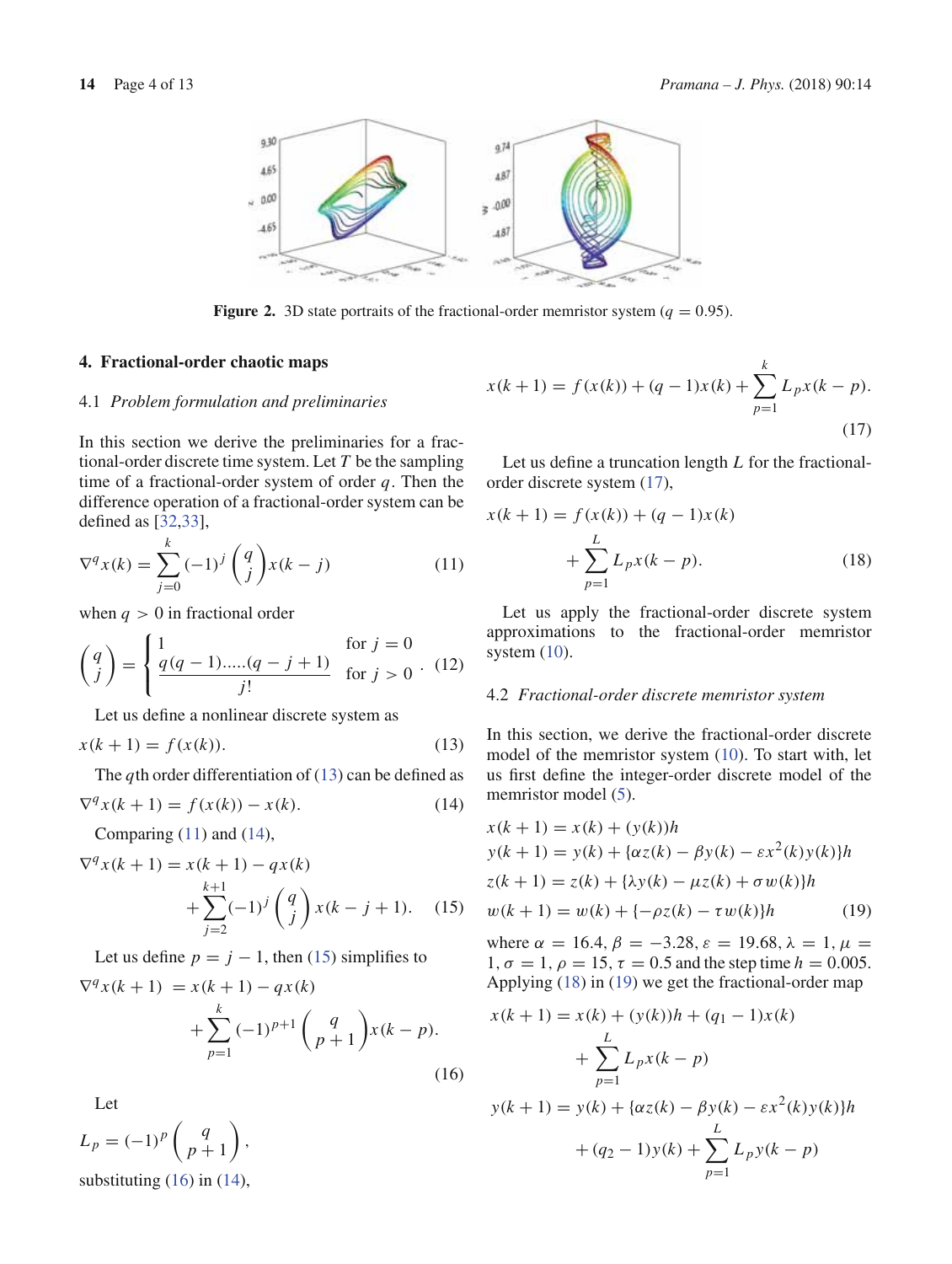

**Figure 3.** 3D state portraits of the fractional-order discrete memristor system ( $q = 0.95$ ).

$$
z(k + 1) = z(k) + {\lambda y(k) - \mu z(k) + \sigma w(k)}h
$$
  
+  $(q_3 - 1)z(k) + \sum_{p=1}^{L} L_p z(k - p)$   
 $w(k + 1) = w(k) + {-\rho z(k) - \tau w(k)}h$   
+  $(q_4 - 1)w(k) + \sum_{p=1}^{L} L_p w(k - p)$ , (20)

where  $\alpha = 16.4$ ,  $\beta = -3.28$ ,  $\varepsilon = 19.68$ ,  $\lambda = 1$ ,  $\mu =$ 1,  $\sigma = 1$ ,  $\rho = 15$ ,  $\tau = 0.5$  and order  $q_1 = q_2 = q_3 =$  $q_4 = 0.95$ . Figure 3 shows the 3D state portraits of the discrete fractional-order memristor system.

## **5. Dynamics of the fractional-order discrete memristor system**

#### 5.1 *Bifurcation*

By fixing  $\alpha = 16.4, \beta = -3.28, \lambda = 1, \mu = 1, \sigma =$ 1,  $\rho = 15$ ,  $\tau = 0.5$  and  $q = 0.9$  and varying  $\varepsilon$ , the new system (20) is investigated. The bifurcation diagram is shown in figure 4a. By fixing  $\varepsilon = 19.68$ ,  $\beta =$  $-3.28$ ,  $\lambda = 1$ ,  $\mu = 1$ ,  $\sigma = 1$ ,  $\rho = 15$ ,  $\tau = 0.5$  and varying  $\alpha$  the bifurcation is investigated and shown in figure 4b. By fixing  $\varepsilon = 19.68$ ,  $\alpha = 16.4$ ,  $\lambda =$ 1,  $\mu = 1, \sigma = 1, \rho = 15, \tau = 0.5$  and varying β the bifurcation is investigated and shown in figure 4c. Generally speaking, when the system's biggest Lyapunov exponents is larger than zero, and the points in the corresponding bifurcation diagram are dense, the chaotic attractor will be found to exist in this system. Therefore, from the Lyapunov exponents and bifurcation diagrams in figures 4a, 4b and 4c, it can be concluded that chaos exist in the fractional-order memristor system when selecting a certain range of parameters.

Figure 5 shows the bifurcation of the discrete fractional-order memristor system with the initial conditions  $(x(t) = 0.01, y(t) = 0.01, z(t) = 0.01, w(t) =$ 0.01) changed in every iteration to the end values of the respective state variables and the local maximum of the state variables are plotted. It can be seen that the system takes period doubling route to chaos and shows chaotic oscillations for the commensurate fractionalorder  $q \geq 0.95$ .

### 5.2 *Lyapunov exponents*

The initial conditions are randomly chosen but kept close to [0.01, 0.01, 0.01, 0.01] and the fractional order is taken as  $q = 0.95$ . The Lyapunov exponents of system (20) are 0.3417, 0, −0.0078, −7.9116.

The numerical results of the simulation are shown in figure 6.

# **6. Synchronisation of the fractional-order discrete memristor system**

Synchronisation of chaotic systems with active control method [17,18], adaptive control method [19,20], extended back stepping control [21,22], sliding mode control [23,24], adaptive sliding mode [25,26], projective synchronisation [59], modified projective synchronisation [60], feedback control method [61], fractionalorder synchronisation [62–64] and applying a new synchronisation scheme for image encryption [65] are studied in detail in the recent years. Most of these methods are more suited for chaotic flows and when considering chaotic maps with fractional orders, these synchronisation techniques seem to have a problem with varying stability of fractional orders and with incommensurate orders of the systems. Also, when dealing with real-time implementation of such synchronisation scheme using FPGS/DSP, we have a problem with limited memory availability. Hence, discrete forms of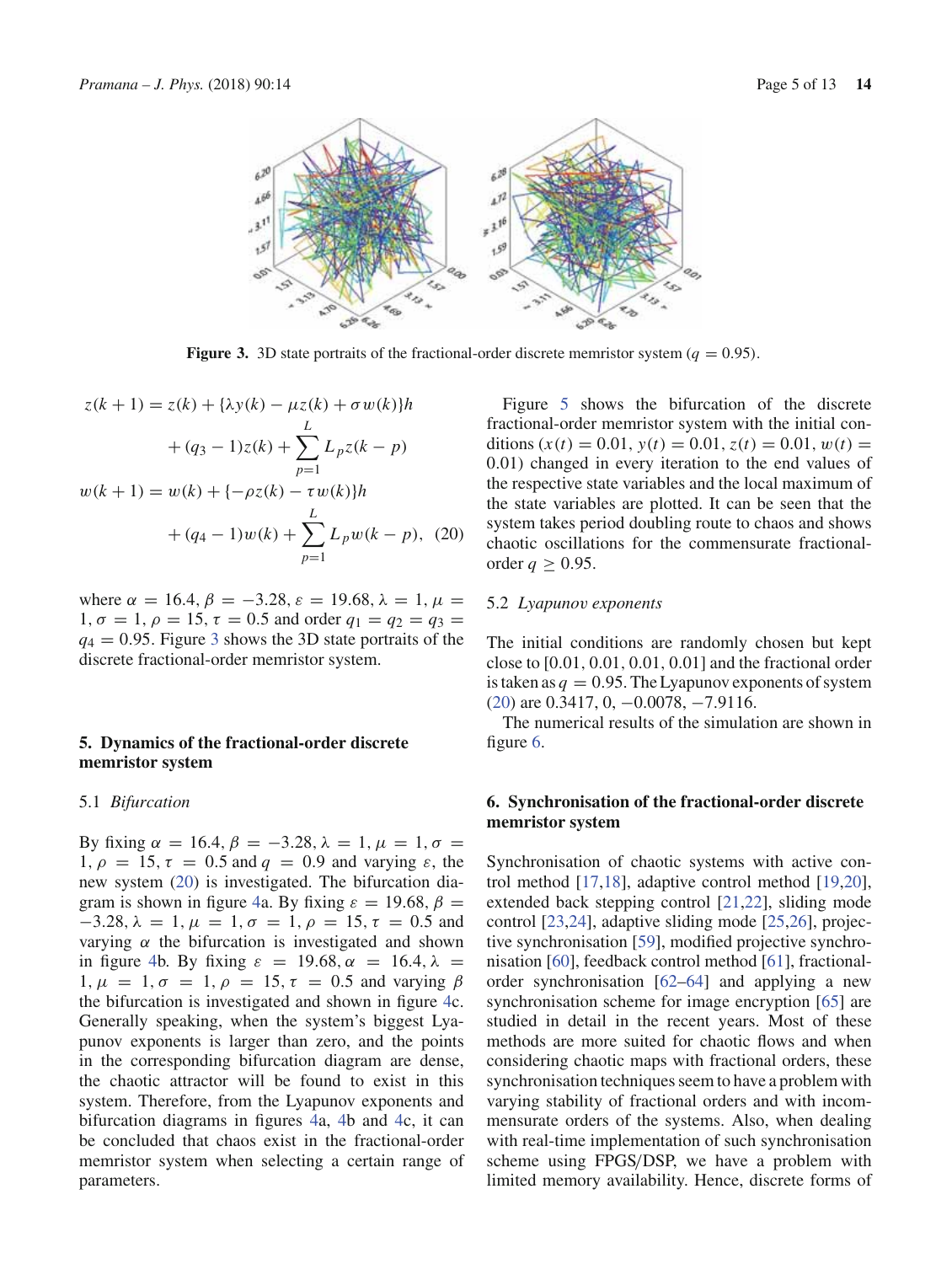

**Figure 4.** (**a**) Bifurcation plot vs. ε, (**b**) bifurcation plot vs. α and (**c**) bifurcation plot vs. β.



**Figure 5.** Bifurcation of the system with fractional-order *q*.



**Figure 6.** Lyapunov exponents of system (20).

fractional-order chaotic flows are considered for realtime scientific applications and fractional-order chaotic maps, and we have to derive a new technique which gives better performance for the synchronisation of the proposed systems.

In this section, we discuss about the synchronisation of the fractional-order discrete system (20). We analyse two cases of synchronisation. In Case 1 we discuss about the master and the slave systems with the same fractional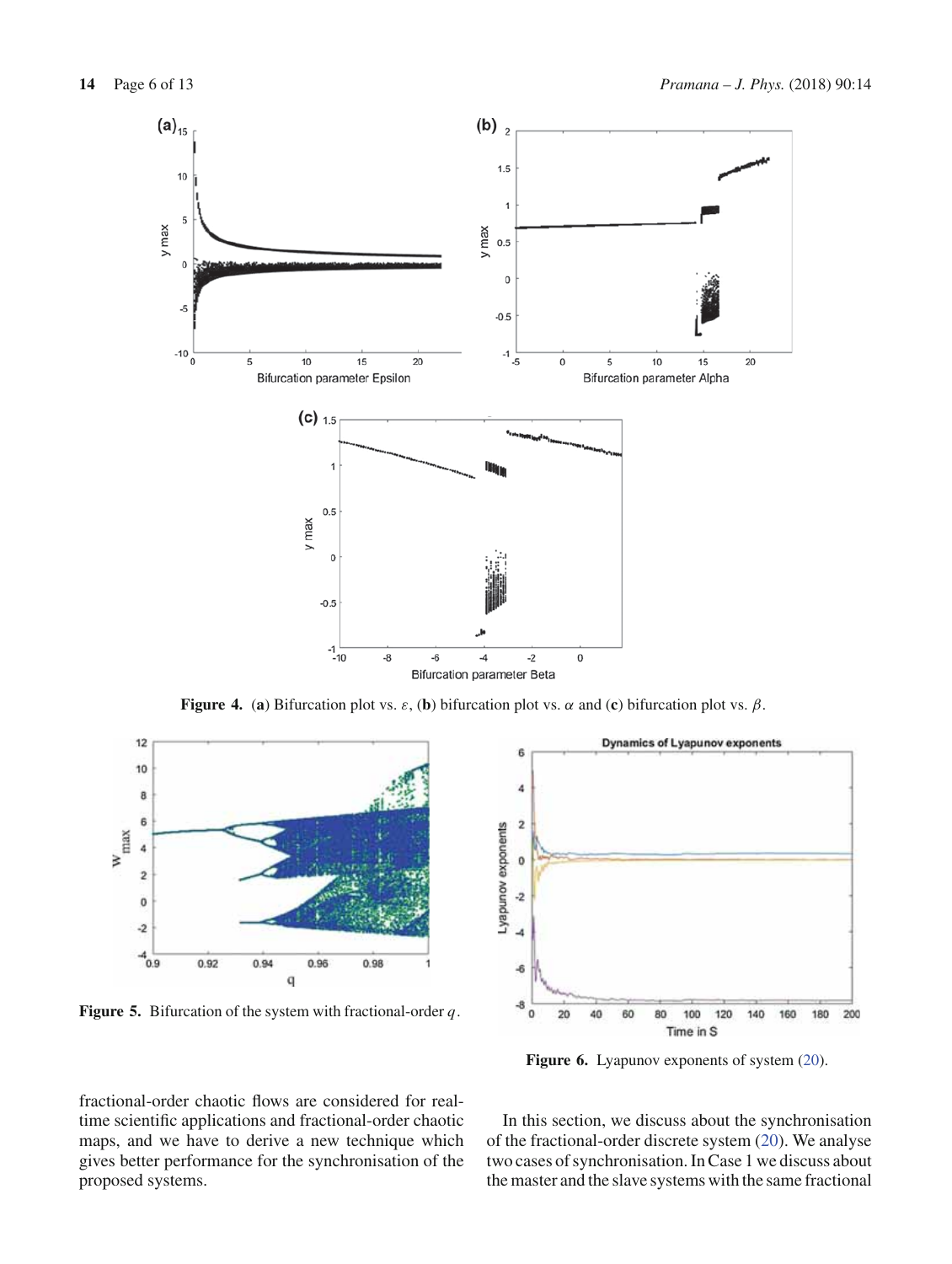order. In Case 2 we discuss about the master and the slave systems with different fractional orders.

### 6.1 *Commensurate-order systems*

In this case we consider the case where both the master and the slave systems have the same fractional order. Let us consider the master system as

$$
x(k + 1) = f(x(k)) + (q - 1)x(k)
$$
  
+ 
$$
\sum_{p=1}^{L} L_p x(k - p)
$$
 (21)

and the slave system with the discrete controller as

$$
y(k + 1) = f(y(k)) + (q - 1)y(k)
$$
  
+ 
$$
\sum_{p=1}^{L} L_p y(k - p) + u(k).
$$
 (22)

Let us define the synchronisation error as

$$
e(k + 1) = y(k + 1) - x(k + 1).
$$
 (23)

By simplifying  $(23)$  with  $(21)$  and  $(22)$ ,

$$
e(k + 1) = f(y(k)) + (q - 1)y(k)
$$
  
+ 
$$
\sum_{p=1}^{L} L_p y(k - p) - f(x(k)) - (q - 1)x(k)
$$
  
- 
$$
\sum_{p=1}^{L} L_p x(k - p) + u(k)
$$
  

$$
e(k + 1) = f(y(k)) - f(x(k)) + (q - 1)[y(k) - x(k)]
$$
  
+ 
$$
\sum_{p=1}^{L} L_p[y(k - p) - x(k - p)] + u(k)
$$
  

$$
e(k + 1) = f(y(k)) - f(x(k)) + (q - 1)[e(k)]
$$
  
+ 
$$
\sum_{p=1}^{L} L_p[e(k - p)] + u(k).
$$
 (24)

Let us define the discrete controller to synchronise the same order systems as

*p*=1

$$
u(k) = ke(k) - f(y(k)) + f(x(k))
$$
  

$$
- \sum_{p=1}^{L} L_p[e(k-p)].
$$
 (25)

Substituting  $(25)$  in  $(24)$ , we redefine the errors as

$$
e(k + 1) = (q - 1)e(k) + ke(k)
$$
  

$$
e(k + 1) = (q - 1 + k)e(k).
$$
 (26)

If *k* ∈ (*q* − 2, *q*) and (*q* − 1 + *k*) < 1, the error (26) converges to zero.

The stability of the proposed synchronisation scheme is analysed as follows:

Let

$$
x(k+1) = A_q x(k) + \sum_{p=1}^{L} L_p x(k-j).
$$
 (27)

The discrete system (27) is stable if  $x(k + 1) =$ *A<sub>q</sub>x*(*k*) is stable, the term  $\sum_{j=1}^{L} L_{xp}e(k-p)$  can be removed from the controller.

We apply the proposed synchronisation technique to the master and the slave fractional-order discrete memristor systems (20).

From (24), the synchronisation errors of the master and the slave fractional-order memristor systems can be defined as

$$
e_x(k + 1) = e_x(k) + e_y(k)h + (q - 1)e_x(k)
$$
  
+  $\sum_{p=1}^{L} L_p e_x(k - p) + u_x(k)$   

$$
e_y(k + 1) = e_y(k) + [\alpha e_z(k) - \beta e_y(k)
$$
  

$$
- \varepsilon (x_2^2(k)y_2(k) - x_1^2(k)y_1(k)]h
$$
  
+  $(q - 1)e_y(k) + \sum_{p=1}^{L} L_p e_y(k - p)$   
+  $u_y(k)$   

$$
e_z(k + 1) = e_z(k) + [\lambda e_y(k) - \mu e_z(k) + \sigma e_w(k)]
$$
  
+  $(q - 1)e_z(k) + \sum_{p=1}^{L} L_p e_z(k - p)$   
+  $u_z(k)$   

$$
e_w(k + 1) = e_w(k) - [\rho e_z(k) + \tau e_w(k)]
$$
  
+  $(q - 1)e_w(k) + \sum_{p=1}^{L} L_p e_x(k - p).$  (28)

To synchronise the systems let us define the controllers as

$$
u_x(k) = ke_x(k) - e_x(k) - e_y(k)h
$$
  
\n
$$
- \sum_{p=1}^{L} L_p e_x(k-p)
$$
  
\n
$$
u_y(k) = ke_y(k) - e_y(k) - [\alpha e_z(k) - \beta e_y(k) - \varepsilon (x_2^2(k)y_2(k) - x_1^2(k)y_1(k))]h
$$
  
\n
$$
- \sum_{p=1}^{L} L_p e_y(k-p)
$$
  
\n
$$
u_z(k) = ke_z(k) - e_z(k) - [\lambda e_y(k) - \mu e_z(k)]
$$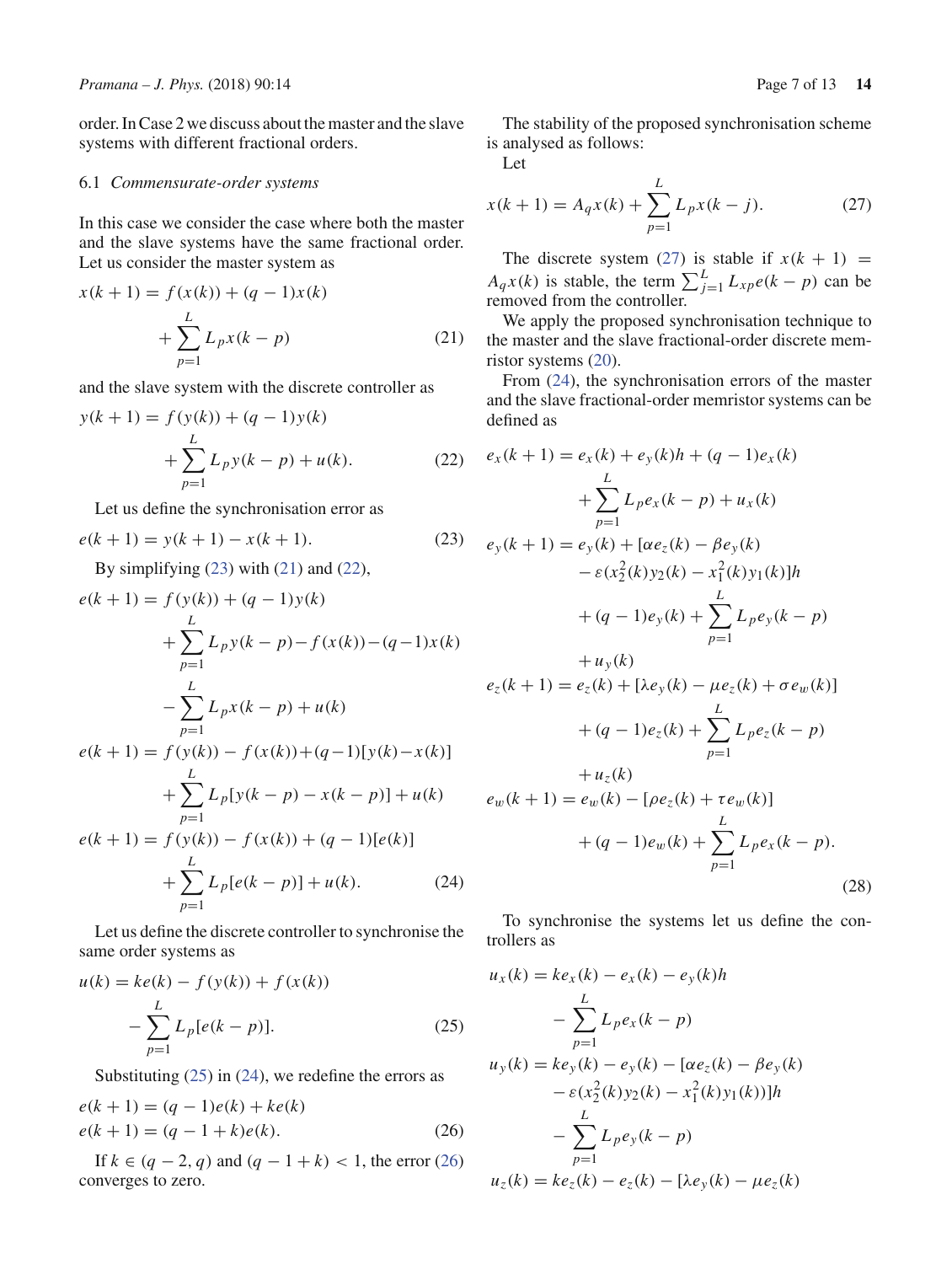$$
+ \sigma e_w(k) \Big| h - \sum_{p=1}^{L} L_p e_z(k - p)
$$
  

$$
u_w(k) = k e_w(k) - e_w(k) - [\alpha e_z(k) - \beta e_y(k)
$$
  

$$
- \varepsilon (x_2^2(k) y_2(k) - x_1^2(k) y_1(k)) ]h
$$
  

$$
- \sum_{p=1}^{L} L_p e_y(k - p).
$$
 (29)

Substituting  $(29)$  in  $(28)$ , the error dynamics simplifies to

$$
e_x(k + 1) = e_x(k)[q - 1 + k]
$$
  
\n
$$
e_y(k + 1) = e_y(k)[q - 1 + k]
$$
  
\n
$$
e_z(k + 1) = e_z(k)[q - 1 + k]
$$
  
\n
$$
e_w(k + 1) = e_w(k)[q - 1 + k].
$$
\n(30)

If *k* ∈  $(q - 2, q)$  and  $(q - 1 + k)$  < 1, error (30) converges to zero.

For numerical simulations, the initial conditions of the master system are taken as  $[1, 3, 2, -1]$  and the slave system as [3, 1, 1, 5].

Figure 7 shows the synchronisation errors of the same order fractional discrete memristor system.

## 6.2 *Incommensurate order systems*

In this case, we assume that the orders of master and the slave systems are different. Let us define the master system as

$$
x(k + 1) = f(x(k)) + (q_1 - 1)x(k)
$$
  
+ 
$$
\sum_{p=1}^{L} L_p x(k - p)
$$
 (31)



**Figure 7.** Synchronisation errors of the commensurate-order fractional discrete system.

and the slave system with the discrete controllers as

$$
y(k + 1) = f(y(k)) + (q_2 - 1)y(k)
$$
  
+ 
$$
\sum_{p=1}^{L} L_p y(k - p) + u(k),
$$
 (32)

where  $q_1$  and  $q_2$  are the fractional orders of the master and the slave systems respectively. Let us define the different order error dynamics as

$$
e(k + 1) = f(y(k)) - f(x(k))
$$
  
+ q<sub>2</sub>y(k) - q<sub>1</sub>x(k) - e(k)  
+ 
$$
\sum_{p=1}^{L} L_{p2}y(k - p)
$$
  
- 
$$
\sum_{p=1}^{L} L_{p1}x(k - p) + u(k).
$$
 (33)

Let us define

$$
q_2y(k) = (q_2 - q_1)y(k) + q_1y_1(k)
$$

and

$$
L_{p2}y(k-p) = (L_{p1} - L_{p2})y(k-p) + L_{p1}y(k-p).
$$

Substituting the assumptions in (32) we simplify the error dynamics as

$$
e(k + 1) = f(y(k)) - f(x(k)) + (q_2 - q_1)y(k)
$$
  
\n
$$
-e(k) + q_1y_1(k)
$$
  
\n
$$
+ \sum_{p=1}^{L} (L_{p2} - L_{p1})y(k - p) - q_1x(k)
$$
  
\n
$$
+ \sum_{p=1}^{L} L_{p1}y(k - p)
$$
  
\n
$$
- \sum_{p=1}^{L} L_{p1}x(k - p) + u(k).
$$
 (34)

Rearranging (34),

$$
e(k + 1) = f(y(k)) - f(x(k)) + (q_2 - q_1)y(k)
$$
  
\n
$$
-(q_1 - 1)e(k)
$$
  
\n
$$
+ \sum_{p=1}^{L} (L_{p2} - L_{p1})y(k - p)
$$
  
\n
$$
+ \sum_{p=1}^{L} L_{p1}e(k - p) + u(k).
$$
 (35)

Let us define the controller  $u(k)$  needed for synchronising the different fractional-order discrete systems as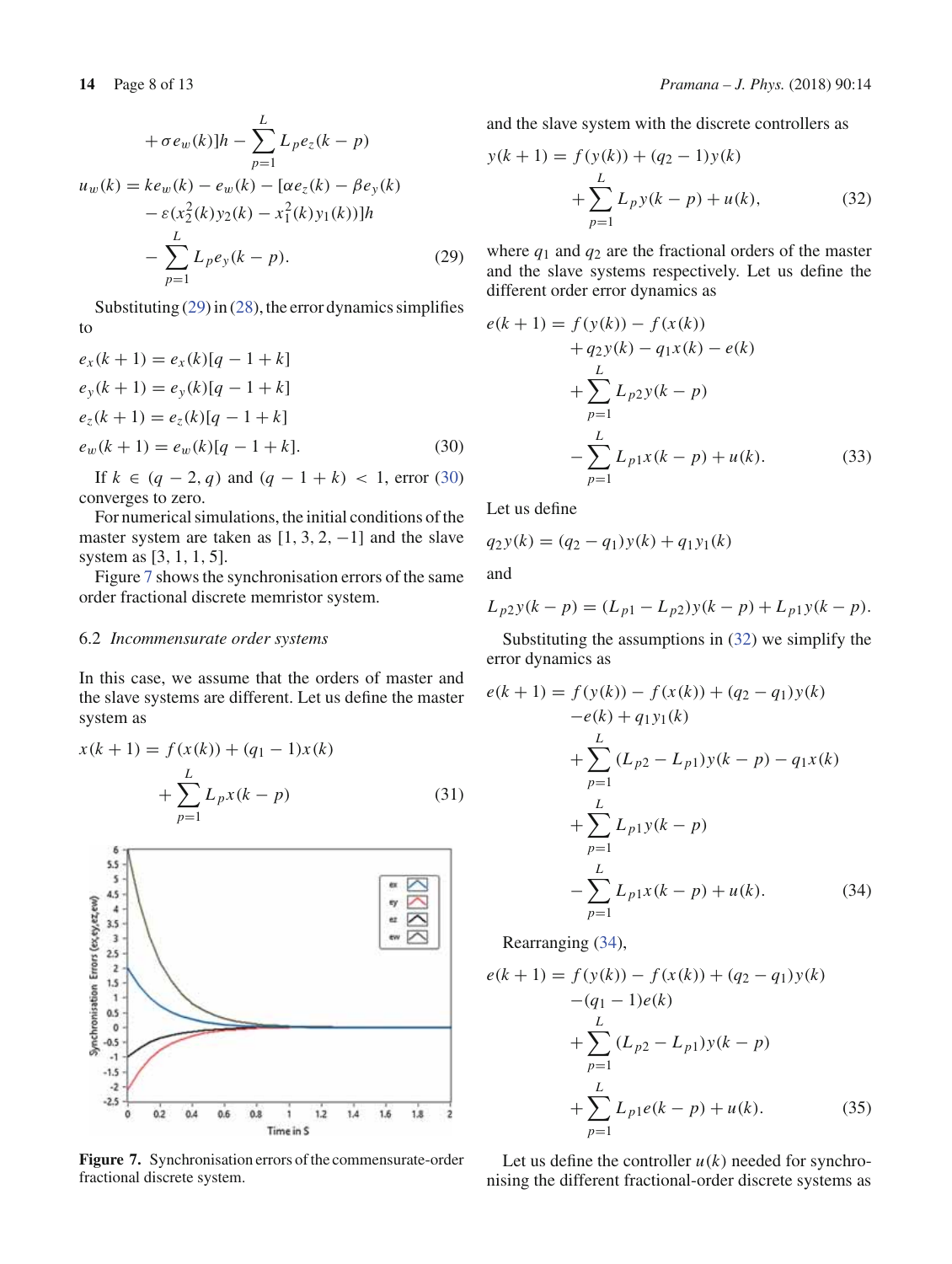$$
u(k) = -f(y(k)) + f(x(k))
$$
  
\n
$$
-(q_1 - q_2)y(k) - ke(k)
$$
  
\n
$$
-\sum_{p=1}^{L} L_{p1}e(k - p)
$$
  
\n
$$
-\sum_{p=1}^{L} (L_{p2} - L_{p1})y(k - p).
$$
 (36)

By solving  $(35)$  with  $(36)$ ,

$$
e(k + 1) = (q_1 - 1 - k)e(k).
$$
 (37)

If  $k \geq 0$  then the error dynamics  $e(k + 1)$  converges to zero.

Let

$$
x(k+1) = Ax(k) + \sum_{p=1}^{L} L_p x(k-p).
$$
 (38)

System (37) is stable if  $x(k + 1) = Ax(k)$  is also stable and if  $0 < q_1 < 1$  then,  $\sum_{p=1}^{L} L_p e(k - p)$  can be deleted in the controller  $u(k)$  as  $e(k)$  approaches zero,  $e(k - p)$  also approaches zero. Hence, controller (36) simplifies to

$$
u(k) = -f(y(k)) + f(x(k)) - (q_2 - q_1)y(k)
$$
  
+
$$
ke(k) - \sum_{p=1}^{L} (L_{p2} - L_{p1})y(k - p).
$$
 (39)

Applying the proposed different-order fractional discrete synchronisation to the master and the slave fractional-order systems (20), we can define the error dynamics as

$$
e_x(k + 1) = x_2(k) + y_2(k)h + (q_2 - 1)x_2(k)
$$
  
+ 
$$
\sum_{p=1}^{L} L_p x_2(k - p) - x_1(k)
$$
  
- 
$$
y_1(k)h - (q_1 - 1)x_1(k)
$$
  
- 
$$
\sum_{p=1}^{L} L_p x_1(k - p) + u_x(k)
$$
  

$$
e_y(k + 1) = y_2(k) + [\alpha z_2(k) - \beta y_2(k)
$$
  
- 
$$
\varepsilon x_2^2(k)y_2(k)]h + (q_2 - 1)y_2(k)
$$
  
+ 
$$
\sum_{p=1}^{L} L_p y_2(k - p) - y_1(k) - [\alpha z_1(k)
$$
  
- 
$$
\beta y_1(k) - \varepsilon x_1^2(k)y_1(k)]h
$$
  
- 
$$
(q_1 - 1)y_1(k) - \sum_{p=1}^{L} L_p y_1(k - p)
$$
  
+ 
$$
u_y(k)
$$

$$
e_{z}(k + 1) = z_{2}(k) + [\lambda y_{2}(k) - \mu z_{2}(k)
$$
  
+  $\sigma w_{2}(k) \Big| h + (q_{2} - 1) z_{2}(k)$   
+  $\sum_{p=1}^{L} L_{p2} z_{2}(k - p) - z_{1}(k)$   
+  $[\lambda y_{1}(k) - \mu z_{1}(k) + \sigma w_{1}(k)]h$   
+  $(q_{1} - 1) z_{1}(k) + \sum_{p=1}^{L} L_{p1} z_{1}(k - p)$   
+  $u_{z}(k)$   
 $e_{w}(k + 1) = w_{2}(k) - [\sigma z_{2}(k) + \tau w_{2}(k)]h$ 

$$
e_w(k+1) = w_2(k) - [\rho z_2(k) + \tau w_2(k)]h
$$
  
+  $(q_2 - 1)w_2(k) + \sum_{p=1}^{L} L_{p2}w_2(k - p)$   
-  $w_1(k) + [\rho z_1(k) + \tau w_1(k)]h$   
-  $(q_1 - 1)w_1(k) + \sum_{p=1}^{L} L_{p1}w_1(k - p)$   
+  $u_w(k)$ . (40)

#### 6.3 *Simplifying individual error dynamics*

6.3.1 *Error*  $e_x(k+1)$ . Let us take the error dynamics of state *x* from (40)

$$
e_x(k+1) = e_y(k)h + q_2x_2(k) - q_1x_1(k)
$$
  
+ 
$$
\sum_{p=1}^{L} L_{p2}x_2(k-p)
$$
  
- 
$$
\sum_{p=1}^{L} L_{p1}x_1(k-p) + u_x(k).
$$
 (41)

Let us define

$$
q_2x_2(k) = (q_2 - q_1)x_2(k) + q_1x_2(k)
$$
  
\n
$$
L_{p2}x_2(k - p) = (L_{p2} - L_{p1})x_2(k - p)
$$
  
\n
$$
+ L_{p1}x_2(k - p).
$$
\n(42)

Simplifying (41) with (42),

$$
e_x(k+1) = e_y(k)h + (q_2 - q_1)x_2(k) + q_1e_x(k)
$$
  
+ 
$$
\sum_{p=1}^{L} (L_{p2} - L_{p1})x_2(k-p)
$$
  
+ 
$$
\sum_{p=1}^{L} L_{p1}e_x(k-p) + u_x(k).
$$
 (43)

Let us define the controller for synchronising states *x* as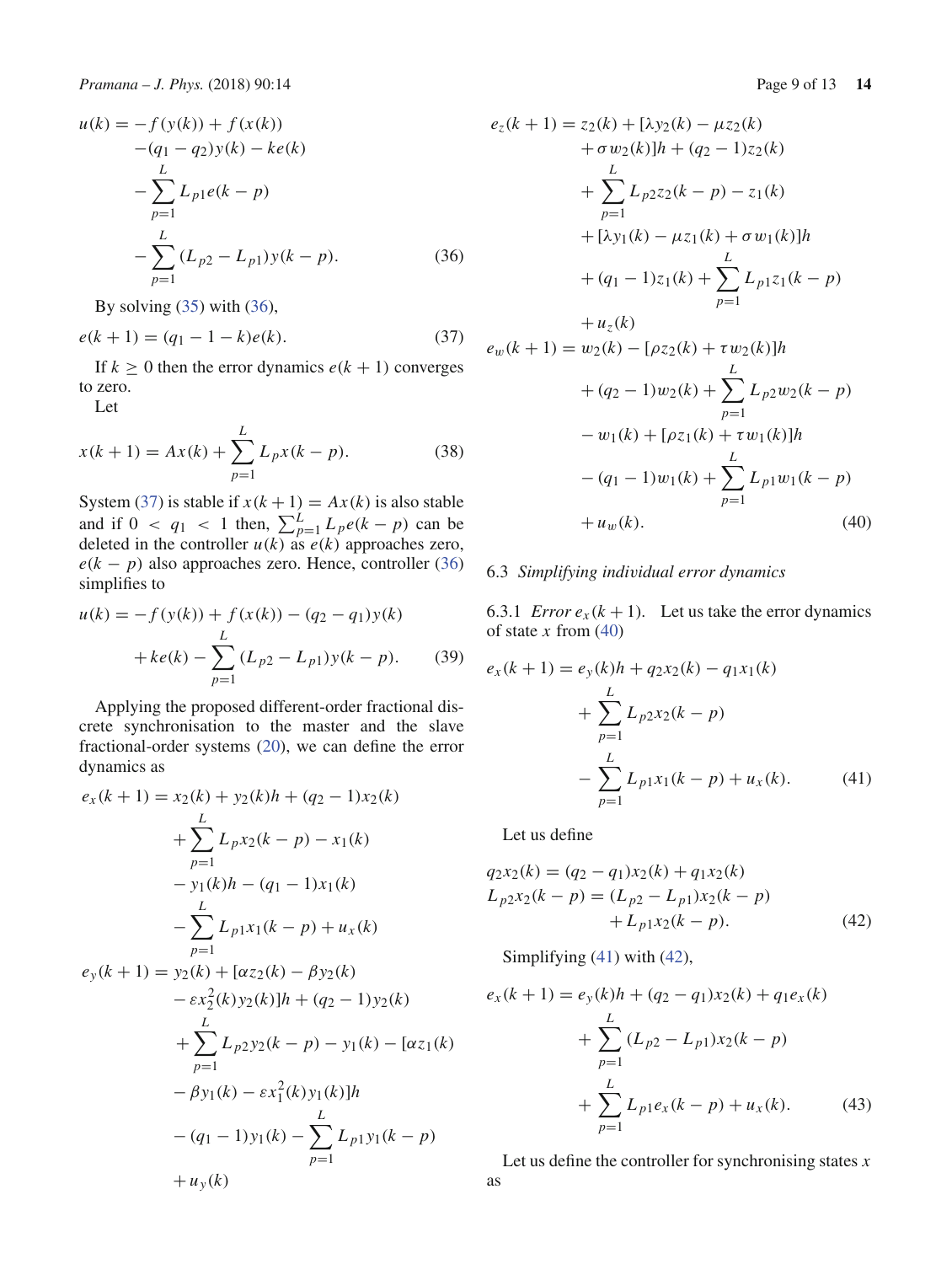$$
u_x(k) = -k_x e_x(k) - e_y(k)h - (q_2 - q_1)x_2(k)
$$
  
+ 
$$
\sum_{p=1}^{L} (L_{p2} - L_{p1})x_2(k - p)
$$
  
- 
$$
\sum_{p=1}^{L} L_{p1}e_x(k - p)
$$
(44)

by eq. (39) we can remove  $\sum_{p=1} L_p e_x(k-p)$  from (44),

$$
u_x(k) = -k_x e_x(k) - e_y(k)h - (q_2 - q_1)x_2(k)
$$

$$
- \sum_{p=1}^{L} (L_{p2} - L_{p1})x_2(k - p). \tag{45}
$$

Simplifying (43) with (45),

$$
e_x(k+1) = -k_x e_x(k) + q_1 e_x(k)
$$
  
= (-k\_x e + q\_1)e\_x(k). (46)

Error goes to zero if  $k_x > q_1$ .

6.3.2 *Error*  $e_y(k+1)$ . Let us take the error dynamics of state *y* from (40)

$$
e_{y}(k+1) = e_{y}(k) + [\alpha e_{z}(k) - \beta e_{y}(k)
$$
  
\n
$$
- \varepsilon (x_{2}^{2}(k)y_{2}(k) - x_{1}^{2}(k)y_{1}(k)] h
$$
  
\n
$$
+ q_{2}y_{2}(k) - y_{2}(k) + \sum_{p=1}^{L} L_{p2}y_{2}(k-p)
$$
  
\n
$$
- y_{1}(k) - q_{1}y_{1}(k) + y_{1}(k)
$$
  
\n
$$
- \sum_{p=1}^{L} L_{p1}y_{1}(k-p) + u_{y}(k).
$$
 (47)

Let us define

$$
q_2y_2(k) = (q_2 - q_1)y_2(k) + q_1y_2(k)
$$
  
\n
$$
L_{p2}y_2(k - p) = (L_{p2} - L_{p1})y_2(k - p)
$$
  
\n
$$
+ L_{p1}y_2(k - p).
$$
\n(48)

Simplifying (47) with (48),

$$
e_{y}(k+1) = [\alpha e_{z}(k) - \beta e_{y}(k) - \varepsilon (x_{2}^{2}(k)y_{2}(k) - x_{1}^{2}(k)y_{1}(k))]h
$$
  
+  $(q_{2} - q_{1})y_{2}(k) + q_{1}e_{y}(k)$   
+  $\sum_{p=1}^{L} (L_{p2} - L_{p1})y_{2}(k - p)$   
+  $\sum_{p=1}^{L} L_{p1}e_{y}(k - p).$  (49)

Let us define the synchronisation controllers for state *y* as

$$
u_y(k) = -k_y e_y(k) - [\alpha e_z(k) - \beta e_y(k)
$$
  
\t
$$
- \varepsilon (x_2^2(k)y_2(k) - x_1^2(k)y_1(k)]h
$$
  
\t
$$
- (q_2 - q_1)y_2(k)
$$
  
\t
$$
- \sum_{p=1}^{L} (L_{p2} - L_{p1})y_2(k - p).
$$
 (50)

Substituting (50) in (49),

$$
e_y(k+1) = -k_y e_y(k) + q_1 e_y(k)
$$
  
=  $e_y(k)(-k_y + q_1)$  (51)

which approaches zero if  $k_y > q_1$ .

6.3.3 *Error*  $e_z(k + 1)$ *.* Let us take the error dynamics of state *z* from (40)

$$
e_{z}(k+1) = e_{z}(k) + [\lambda e_{y}(k) - \mu e_{z}(k) + \sigma e_{w}(k)]h + q_{2}z_{2}(k) - e_{z}(k) + \sum_{p=1}^{L} L_{p2}z_{2}(k-p) - q_{1}z_{1}(k) - \sum_{p=1}^{L} L_{p1}z_{1}(k-p) + u_{z}(k).
$$
 (52)

Let us define

$$
q_{2}z_{2}(k) = (q_{2} - q_{1})z_{2}(k) + q_{1}z_{2}(k)
$$
  
\n
$$
L_{p2}z_{2}(k-p) = (L_{p2} - L_{p1})z_{2}(k-p)
$$
  
\n
$$
+L_{p1}z_{2}(k-p).
$$
\n(53)

Simplifying (52) with (53)

$$
e_{z}(k+1) = [\lambda e_{y}(k) - \mu e_{z}(k) + \sigma e_{w}(k)]h
$$
  
+  $(q_{2} - q_{1})z_{2}(k) + q_{1}e_{z}(k)$   

$$
+ \sum_{p=1}^{L} (L_{p2} - L_{p1})z_{2}(k-p)
$$
  
+  $\sum_{p=1}^{L} L_{p1}e_{z}(k-p) + u_{z}(k).$  (54)

Let us define the synchronisation controllers as

$$
u_z(k) = -[\lambda e_y(k) - \mu e_z(k) + \sigma e_w(k)]h
$$
  
+  $(q_2 - q_1)z_2(k)$   

$$
+ \sum_{p=1}^{L} (L_{p2} - L_{p1})z_2(k - p)
$$
  
-  $\sum_{p=1}^{L} L_{p1}e_z(k - p).$  (55)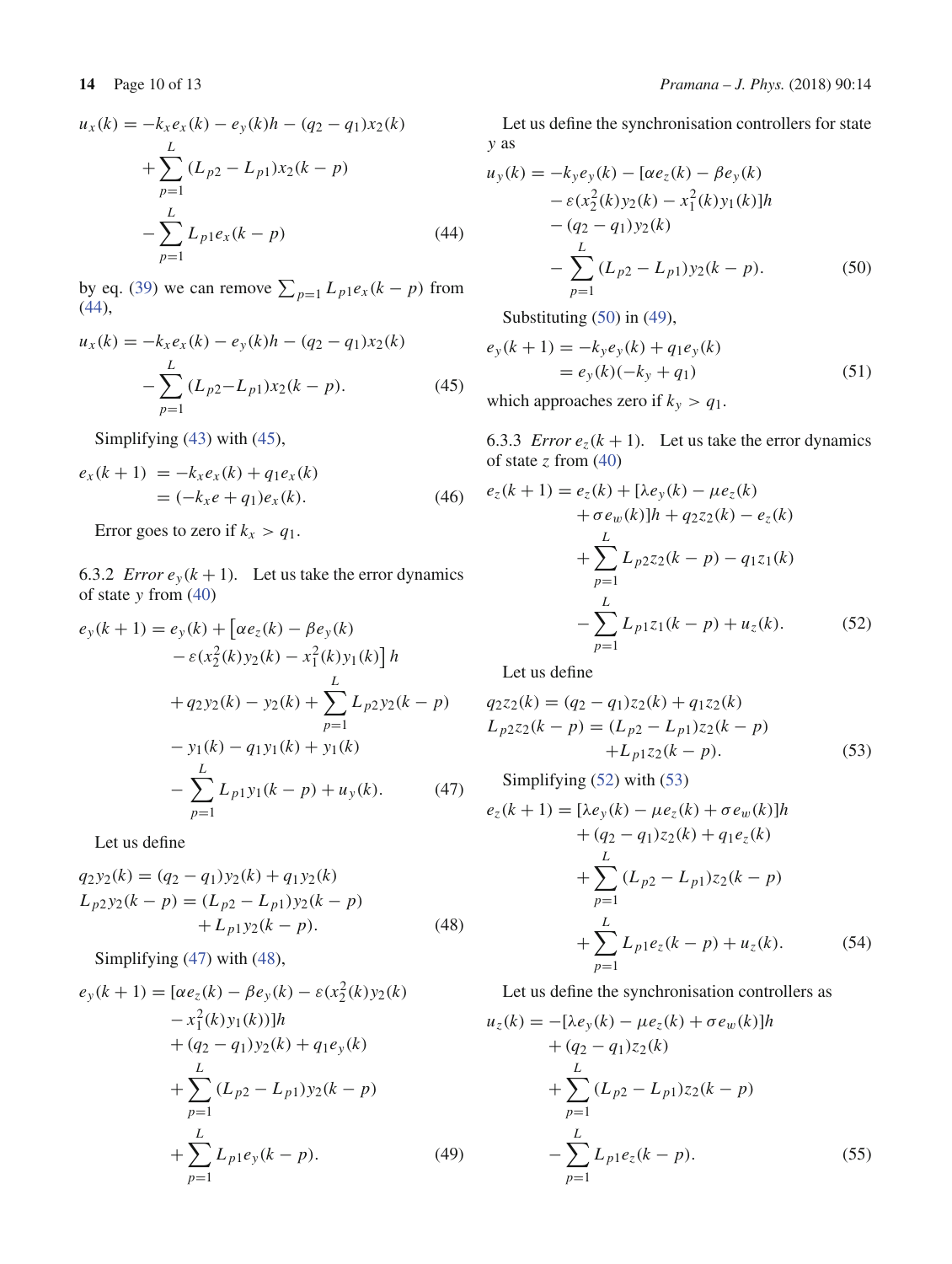By applying (38) in (55), term  $\sum_{p=1}^{L} L_{p1}e_{z}(k-p)$ can be removed,

$$
u_z(k) = -[\lambda e_y(k) - \mu e_z(k) + \sigma e_w(k)]h
$$
  
+  $(q_2 - q_1)z_2(k)$   

$$
+ \sum_{p=1}^{L} (L_{p2} - L_{p1})z_2(k - p).
$$
 (56)

Simplifying (54) with (56),

$$
e_z(k + 1) = -k_z e_z(k) + q_1 e_z(k)
$$
  
= (-k<sub>z</sub> + q<sub>1</sub>)e<sub>z</sub>(k). (57)

Error dynamics (57) converges to zero if  $k_z > q_1$ .

6.3.4 *Error*  $e_w(k+1)$ . Let us take the error dynamics of state  $w$  from  $(40)$ 

$$
e_w(k + 1) = e_w(k) - [\rho z_2(k) + \tau w_2(k)]h
$$
  
+  $q_2w_2(k) - e_w(k) - q_1w_1(k)$   
+  $\sum_{p=1}^{L} L_{p2}w_2(k - p)$   
-  $\sum_{p=1}^{L} L_{p1}w_1(k - p) + u_w(k)$ . (58)

Let us define

$$
q_2w_2(k) = (q_2 - q_1)w_2(k) + q_1w_2(k)
$$
  
\n
$$
L_{p2}w_2(k - p) = (L_{p2} - L_{p1})w_2(k - p)
$$
  
\n
$$
+ L_{p1}w_2(k - p).
$$
 (59)

Solving (58) with (59),

$$
e_w(k + 1) = -[\rho e_z(k) + \tau e_w(k)]h
$$
  
+  $(q_2 - q_1)w_2(k) + q_1 e_w(k)$   
+  $\sum_{p=1}^{L} (L_{p2} - L_{p1})w_2(k - p)$   
+  $\sum_{p=1}^{L} L_{p1}e_w(k - p) + u_w(k)$ . (60)

Let us define the synchronisation controllers by applying (38) with (60) and removing term  $\sum_{p=1}^{L} L_{p1}e_w$  $\times$  ( $k - p$ ) from the controller,

$$
u_w(k) = -k_w e_w(k) - [\rho e_z(k) + \tau e_w(k)]h
$$
  
 
$$
- (q_1 - q_2)w_2(k)
$$
  
 
$$
- \sum_{p=1}^{L} (L_{p2} - L_{p1})w_2(k - p).
$$
 (61)

By simplifying (60) with (61),



**Figure 8.** Synchronisation errors of the different-order fractional discrete memristor systems.

$$
e_w(k+1) = -k_w e_w(k) + q_1 e_w(k)
$$
  
=  $(-k_w + q_1)e_w(k)$ . (62)

Error (62) converges to zero if  $k_w > q_1$ .

For numerical simulations the initial conditions of the master system are taken as[0.7, 0.8, 1, 0.9] and the slave system as [1, 1, 0.5, 1].

Figure 8 shows the synchronisation errors of the different-order fractional discrete memristor chaotic systems.

# 6.4 *FPGA implementation of the fractional-order memristor 4D systems*

In this section we discuss about the implementation of the proposed fractional-order systems in FPGA using the Xilinx (Vivado) System Generator toolbox in Simulink. First we configure the available built-in blocks of the system generator toolbox. The Add/Sub blocks are configured with zero latency and 32/16 bit fixed point settings. The output of the block is configured to rounded quantisation in order to reduce the bit latency. For the multiplier block, a latency of 3 is configured and the other settings are the same as in Add/Sub block. Next we shall have to design the fractional-order integrator which is not a readily available block in the System Generator. Hence, we implement the integrators using the mathematical relation discussed in (8) and (9) and the value of *h* is taken as 0.001 and the initial conditions are fed into the forward register. Figure 9 shows the Xilinx schematics of the fractional-order memristor system implemented in Kintex 7 (Device = 7k160t Package = fbg484 S) and figure 10 shows the Xilinx Kintex 7 schematics of the fractional-order integrator. Here we used a sampling period of 0.01 s and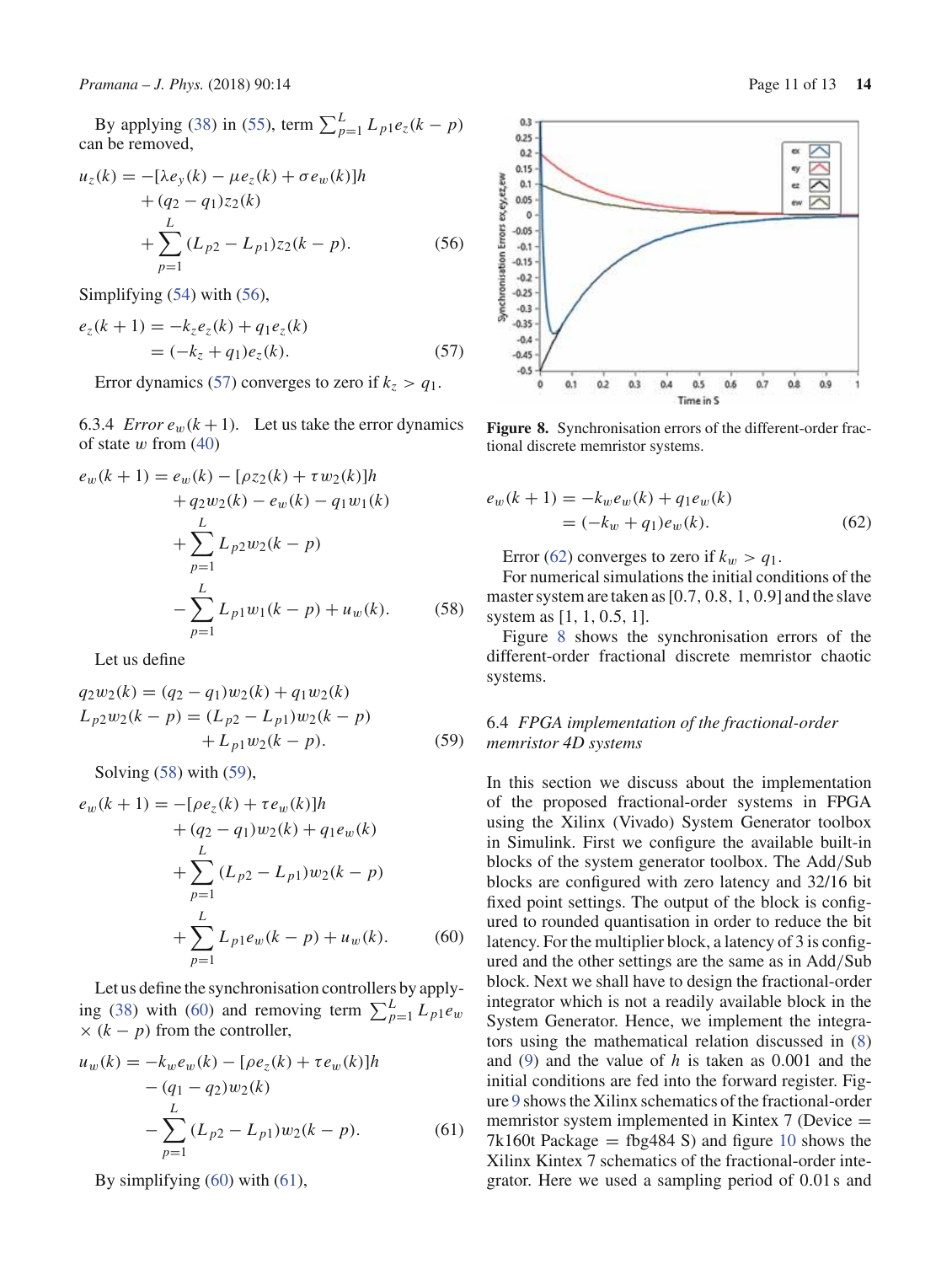

**Figure 9.** Xilinx schematics of the system implemeted in Kintex 7.



**Figure 10.** Xilinx schematics of the fractional-order integrator memory block implemeted in Kintex 7.

E14 as the clock input pin. Increasing the sampling time period in some implementations may lead to a clock frequency mismatch and hence plays a critical role in implementation. Also negative time slack may also create problems while implementing the design and hence choosing constraints may also be critical in cases where the number of logical operations are more. Also avoiding DDR clocks help in reducing the route delays.

# **7. Conclusions**

In this paper, we investigated the discrete fractionalorder model of a fourth-order memristor chaotic system. The discrete model is formed by transforming the differential version of the system using finite truncation method. The Lyapunov exponents and bifurcation analysis of the discrete fractional-order memristor system are investigated. Many synchronisation methods are available for fractional-order systems but the hardware realisation of such schemes are limited because of the poor memory efficiency of the algorithm. Hence, to solve this problem, we propose a novel methodology to synchronise the same order and different-order fractional discrete systems. The proposed scheme can be used in cryptography and other chaos-based security protocols because of the ease of implementation.

## **References**

- [1] T Geisel, *Nature* **298**, 322 (1982)
- [2] O E Rössler, *Phys. Lett. A* **71**, 155 (1979)